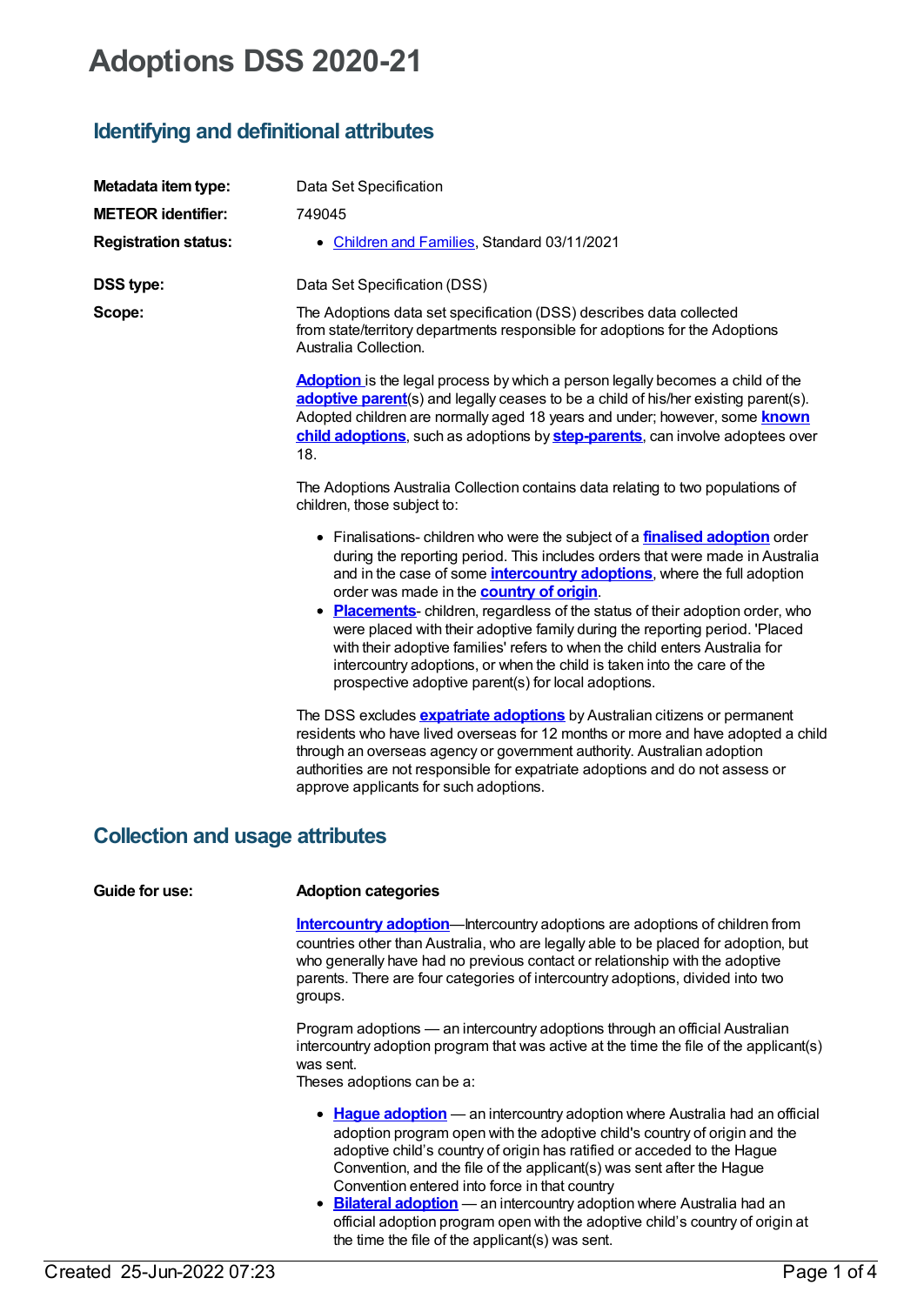Non-program adoptions — an intercountry adoption that was not through an Australian intercountry adoption program that was active at the time the file of the applicant(s) was sent.

These adoptions can be a:

- **Known child [intercountry](https://meteor.aihw.gov.au/content/749060) adoption** an adoption where the child and the applicant had a pre-existing relationship prior to the adoption that allowed the adoption to occur. Without this relationship, the child would not generally be able to be adopted by the applicant through an intercountry adoption process.
- **Ad-hoc [adoption](https://meteor.aihw.gov.au/content/749048)** an adoption from a country with which Australia did not have an existing intercountry adoption program at the time the file of the applicant(s) was sent.

**Local [adoption](https://meteor.aihw.gov.au/content/749062)**—an adoption of a child or children who were born or permanently lived in Australia before the adoption, who are legally able to be placed for adoption, but who generally have had no previous contact or relationship with the adoptive parents.

**Known [adoption](https://meteor.aihw.gov.au/content/749082)**—an adoption of a child/children who were born or permanently lived in Australia before the adoption, who have a pre-existing relationship with the adoptive parent(s) and who are generally not able to be adopted by anyone other than the adoptive parent(s). Known child adoptions include adoptions by stepparents, relatives, carers and others. Intercountry known adoptions are not included in this category of adoption.

#### **Hague/bilateral adoptions**

An adopted child's country of origin is categorised as either a 'Hague' or a 'bilateral' country. A Hague country is where the adoptive child's country of origin has ratified or acceded to the **Hague [Convention](https://meteor.aihw.gov.au/content/749098)** on Protection of Children and Co-operation in Respect of Intercountry Adoption, and the **[applicant](https://meteor.aihw.gov.au/content/749052)**(s) file was sent to that country after the Convention entered into force in that country. By ratifying or acceding to the Hague Convention a country is legally bound to apply the Convention.

In some cases, the categorisation of a country as either 'Hague' or 'bilateral' may vary at different stages of the overseas adoption process (for example, a country may have signed but not yet ratified or acceded to the Hague Convention when an applicant's file is sent to that country, but by the time the adopted child enters Australia and is placed with their adoptive parent(s), the country may have ratified or acceded to the Convention and the Convention has come into force). By signing the Hague Convention a country expresses, in principle, its intention to become a party to the Convention. However, signature does not, in any way, oblige a country to take further action (towards ratification or not). A country is party to the Hague Convention if it has ratified or acceded to the Convention - this involves the legal obligation for the country to apply the Convention.

The list of 'Hague' countries, (i.e. countries that ratified or acceded to the Hague Convention) can be found on the HCCH website [here](http://www.hcch.net/en/instruments/conventions/status-table/?cid=69). The date listed for when the Convention came into effect can be used to determine which countries had ratified the Convention before the end of the reporting period for the Adoptions DSS.

**Implementation start date:** 01/07/2020 **Implementation end date:** 30/06/2021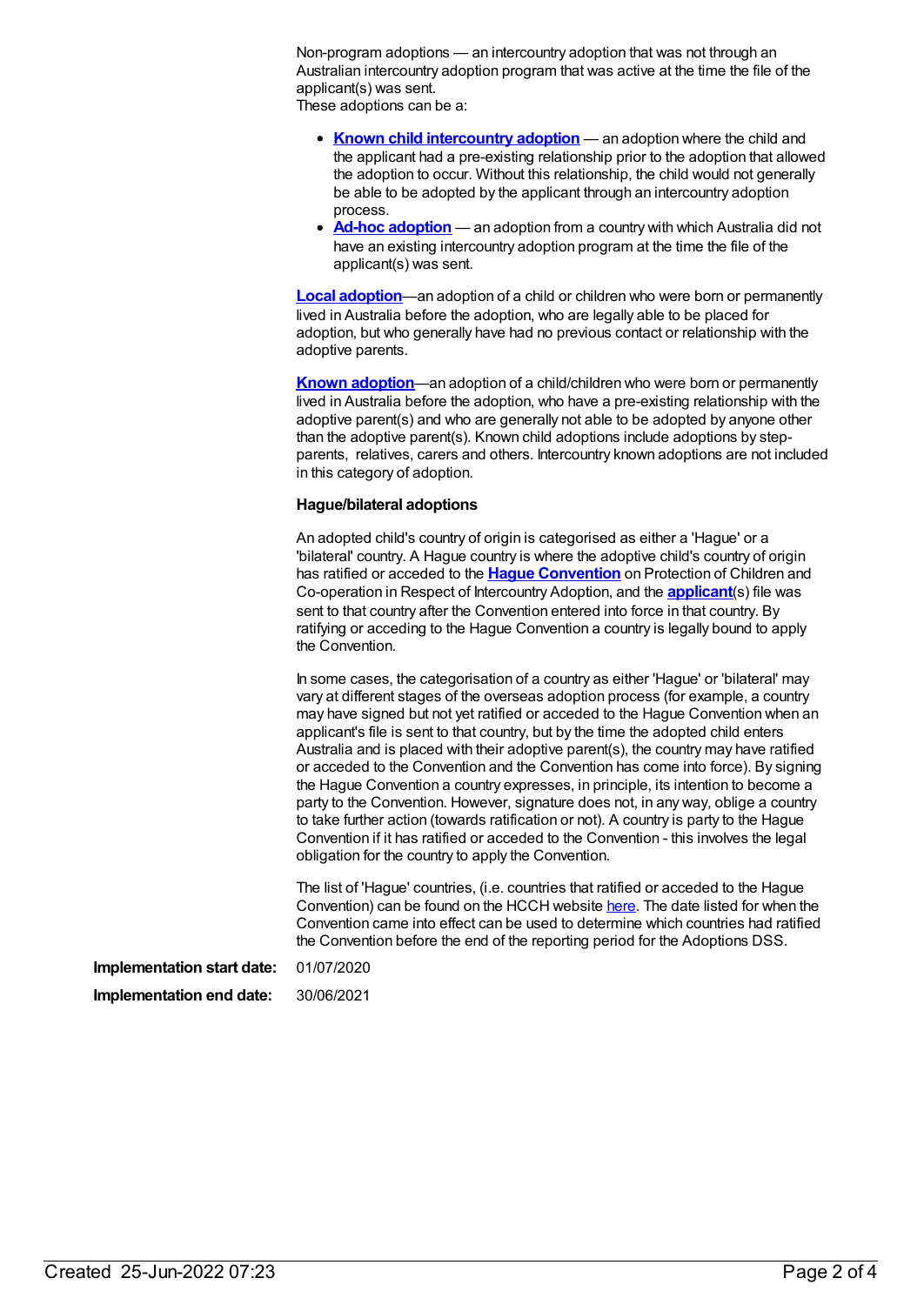**Comments:** For local and intercountry adoptions, children are generally placed with their adoptive families before their adoption order is finalised; however, for some intercountry adoptions where a finalised adoption order recognised by Australian authorities was issued by the country of origin, placement may occur after the adoption order is finalised. Some children placed for adoption during the reporting period may not have their adoption finalised until a following year. In addition, some adoption orders finalised in the reporting period may relate to children who were placed in previous years.

*Glossary items*

Glossary terms that are relevant to this data set are included here.

**Ad-hoc [adoption](https://meteor.aihw.gov.au/content/749048)**

**[Adoption](https://meteor.aihw.gov.au/content/327208)**

**[Adoptive](https://meteor.aihw.gov.au/content/749050) parent**

**[Applicant](https://meteor.aihw.gov.au/content/749052)**

**Bilateral [adoption](https://meteor.aihw.gov.au/content/749072)**

**[Country](https://meteor.aihw.gov.au/content/749054) of origin**

**[Expatriate](https://meteor.aihw.gov.au/content/749056) adoption**

**[Family](https://meteor.aihw.gov.au/content/351499)**

**[Finalised](https://meteor.aihw.gov.au/content/749075) adoption**

**Hague [adoption](https://meteor.aihw.gov.au/content/749077)**

**Hague [Convention](https://meteor.aihw.gov.au/content/749098)**

**[Intercountry](https://meteor.aihw.gov.au/content/749058) adoption**

**Known child [adoption](https://meteor.aihw.gov.au/content/749082)**

**Known child [intercountry](https://meteor.aihw.gov.au/content/749060) adoption**

**Local [adoption](https://meteor.aihw.gov.au/content/749062)**

**[Non-Hague](https://meteor.aihw.gov.au/content/749064) adoption**

**[Placement](https://meteor.aihw.gov.au/content/749066)**

**[Step-parent](https://meteor.aihw.gov.au/content/749068)**

### **Source and reference attributes**

| Australian Institute of Health and Welfare                                         |  |  |
|------------------------------------------------------------------------------------|--|--|
| Australian Institute of Health and Welfare                                         |  |  |
|                                                                                    |  |  |
| Supersedes Adoptions DSS 2019-20<br>• Children and Families, Superseded 03/11/2021 |  |  |
|                                                                                    |  |  |

## **Metadata items in this Data Set Specification** Show more detail